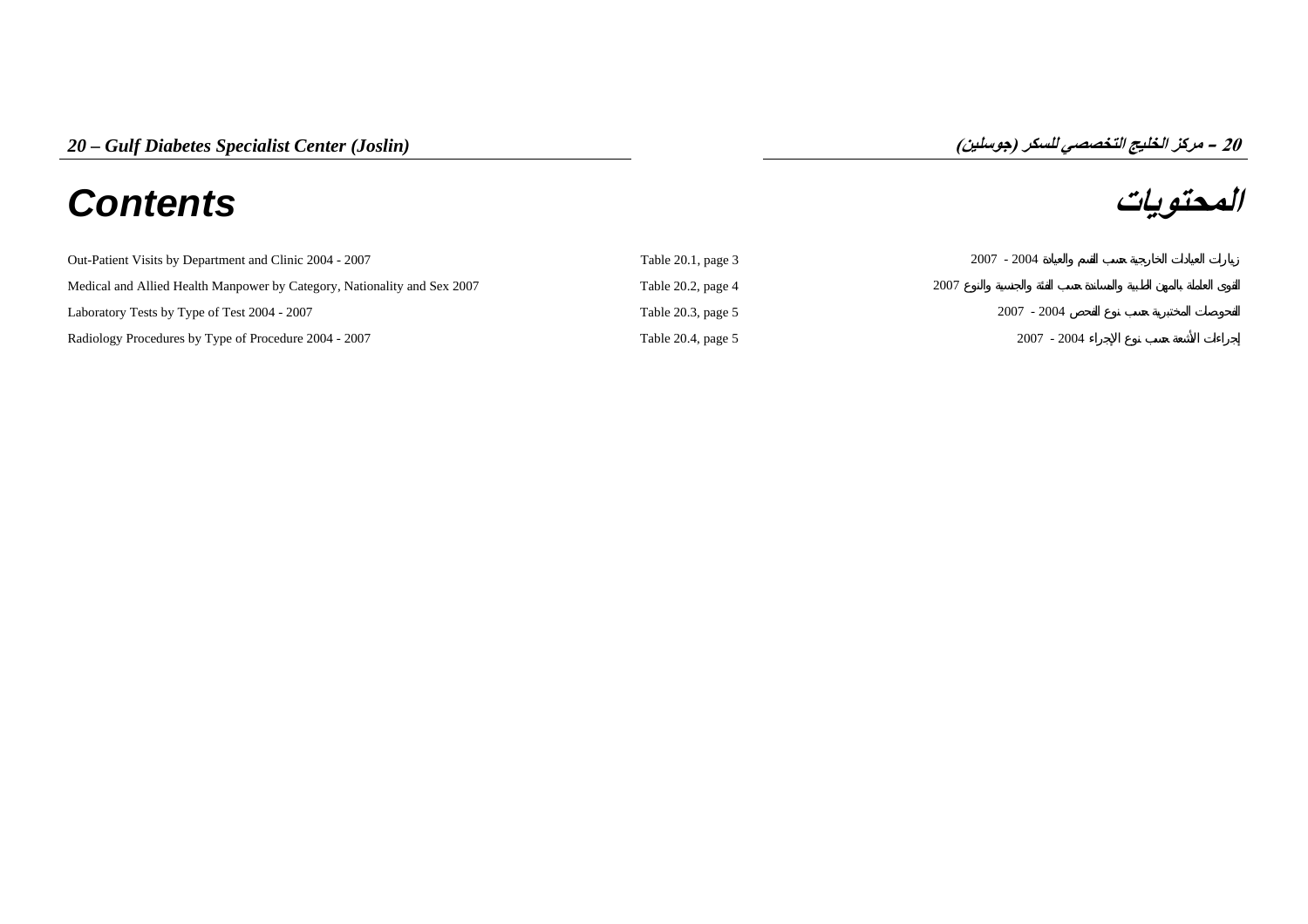## **Table 20.1**

**2007 - 2004**

**Out-Patient Visits by Department and Clinic 2004 - 2007**

<span id="page-1-0"></span>

| <b>Department / Clinic</b>     | 2007  | 2006  | 2005      | 2004      | Τ |
|--------------------------------|-------|-------|-----------|-----------|---|
| <b>Center's Clinics</b>        |       |       |           |           |   |
| Diabetes & Endocrine           | 3,697 | 2,962 | 4,688     | 3,767     |   |
| Internal Medicine              | 1,808 | 2,294 | 1,715     | 1,325     |   |
| Diabetes Education & Nutrition | 912   | 1,221 | 1,447     | 1,354     |   |
| Podiatry                       |       | 787   | 1,218     | 643       |   |
| <b>Exercise Physiology</b>     | 518   | 929   | 1,114     | 298       |   |
| <b>Total</b>                   | 6,935 | 8,193 | 10,182    | 7,387     |   |
| <b>Private Clinics</b>         |       |       |           |           |   |
| Cardiology                     |       | 5     | 7         | 67        |   |
| Nephrology                     |       | 4     | 1         | 89        |   |
| Genitourinary                  |       | 24    | 103       | 102       |   |
| Paediatrics-Endocrinology      | 27    | 37    | 48        | 59        |   |
| Surgery                        |       |       | 3         | 22        |   |
| Neurology                      | 876   | 104   | <b>NA</b> | <b>NA</b> |   |
| <b>Total</b>                   | 903   | 174   | 162       | 339       |   |
| <b>Grand Total</b>             | 7,838 | 8,367 | 10,344    | 7,726     |   |

*Note: Private Clinics are not operated under the administration of the center.* . :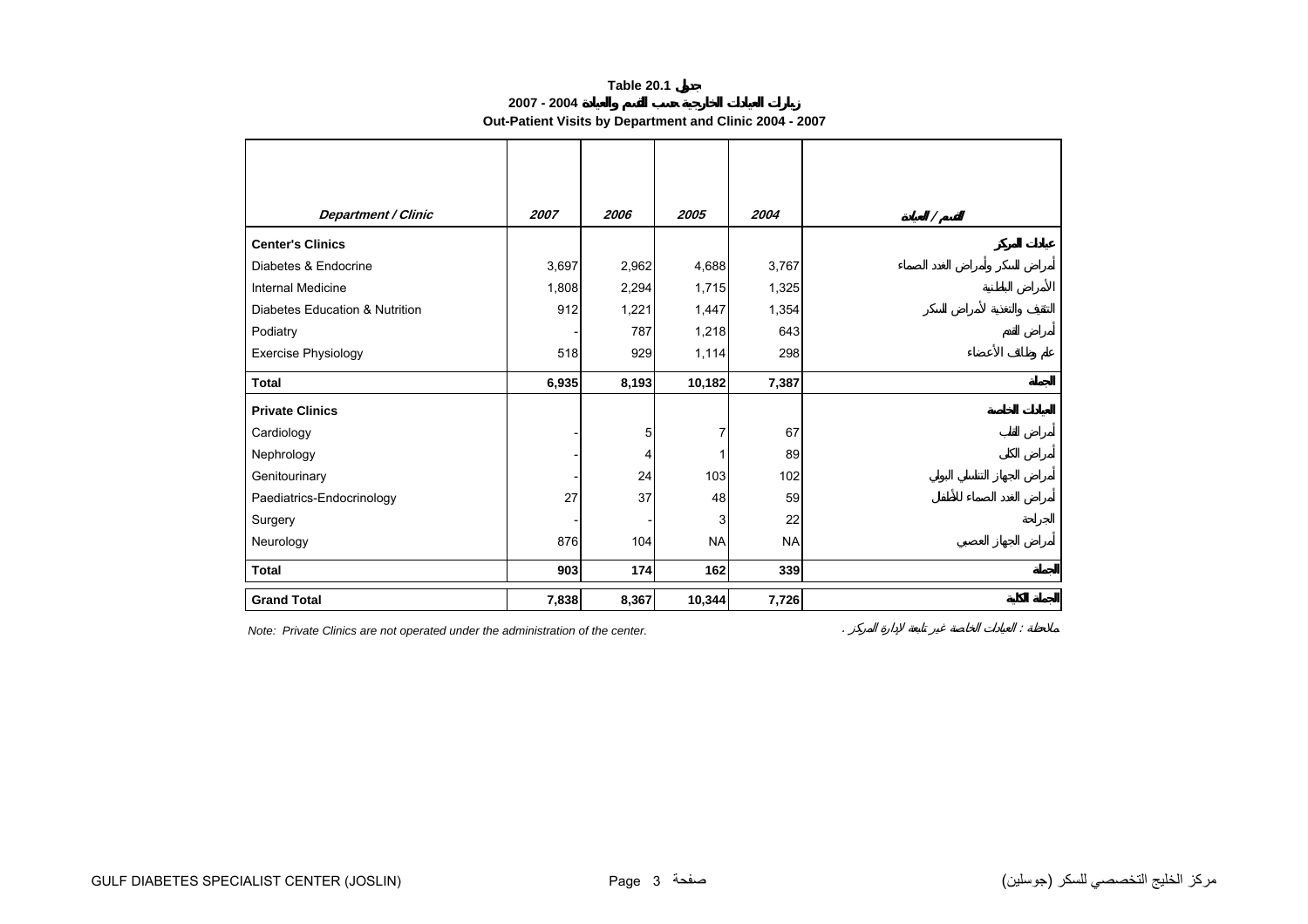#### **Table 20.2**

<span id="page-2-0"></span>

|                               | <b>Total</b> |        |                | Non-Bahraini |        |             | <b>Bahraini</b> |           |             |  |
|-------------------------------|--------------|--------|----------------|--------------|--------|-------------|-----------------|-----------|-------------|--|
|                               |              |        |                |              |        |             |                 |           |             |  |
| Category                      | <b>Total</b> | Female | <b>Male</b>    | <b>Total</b> | Female | <b>Male</b> | <b>Total</b>    | Female    | <b>Male</b> |  |
| Physicians                    | 4            |        | $\overline{2}$ | 2            |        |             | 2               | ົ         |             |  |
| Nurses*                       | 8            | 8      |                |              | 4      |             | 4               | $\lambda$ |             |  |
| Pharmacists & Technicians     | 4            | 3      |                |              | 3      |             |                 |           |             |  |
| Radiographers and Technicians |              |        |                |              |        |             |                 |           |             |  |
| Diabetes Educator             |              |        |                |              |        |             |                 |           |             |  |
| Dietitian                     |              |        |                |              |        |             |                 |           |             |  |
| <b>Exercise Physiology</b>    |              |        |                |              |        |             |                 |           |             |  |

## **Medical and Allied Health Manpower by Category, Nationality and Sex 2007**

*\* Nurses excluding practical nurses and other grades below staff nurse .* . : *\**

**2007**